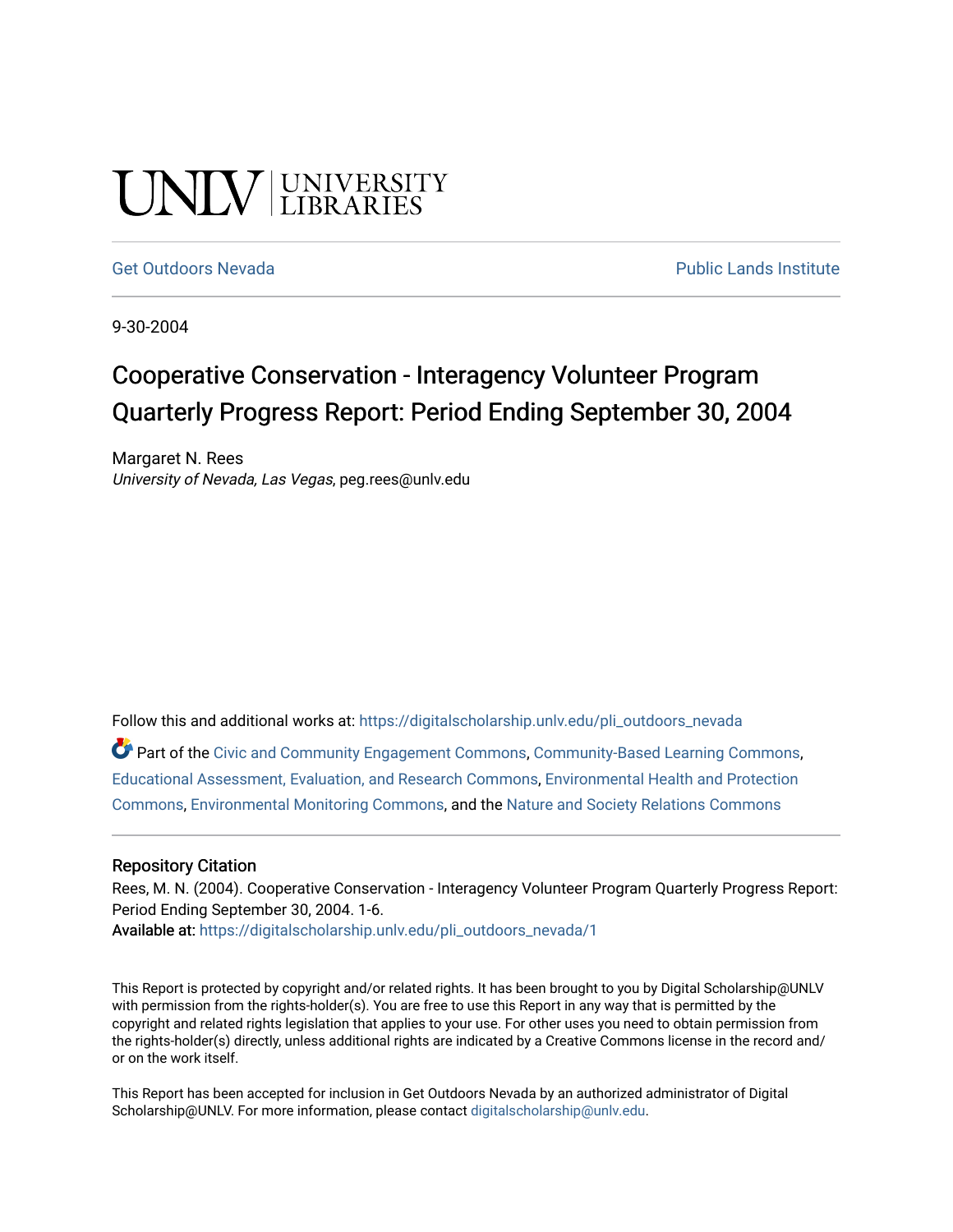

### **QUARTERLY PROGRESS REPORT**

University of Nevada, Las Vegas Period Ending September 30, 2004

Cooperative Agreement Number H8R07010001 Task Agreement Number J8R07040006 Cooperative Conservation: Increasing Capacity through Community Partnerships -- Interagency Volunteer Program & Cooperative Conservation Program

#### **Collaboration with Interagency Team**

Although the task agreement formally commenced June 30, 2004, the agreement was not fully executed by both parties until July 29, 2004. In the first three months of this agreement, UNLV representatives have met with or communicated via email with the Interagency Volunteer Team on numerous occasions. At the first meeting on July 13, 2004, Government Technical Representative Bobbie Antonich and UNLV Public Lands Initiative Director Nancy Flagg met with the interagency team to discuss the overall goals for the Interagency Volunteer Program (IVP). The team was brought up-to-date on the status of the task agreement, UNLV's role in fulfilling the agreement, and provided with a draft position announcement for review and comment. Final feedback was received from the Interagency Team via e-mail prior to the posting of the announcement. At the July 13 meeting, team lead Nancy Bernard of the National Park Service noted that it would be ideal to have a new data system in place by the start of the October 1 fiscal year. Another goal noted was to have volunteer events planned on an annual basis. The team also discussed UNLV's proposal to hire an interim project coordinator while a search for a permanent project manager is ongoing. There were some concerns about the transition from an interim coordinator to a permanent manager, but ultimately the team gave UNLV the goahead to proceed in hiring long-time Southern Nevada volunteers Patricia and Charles Williams to start initial work on the project.

Numerous additional meetings were held individually and collectively with the interagency team member throughout the months of August and September, as documented in other sections of this report. The dialogue has been productive and collaborative, allowing the project to move forward at a very good pace.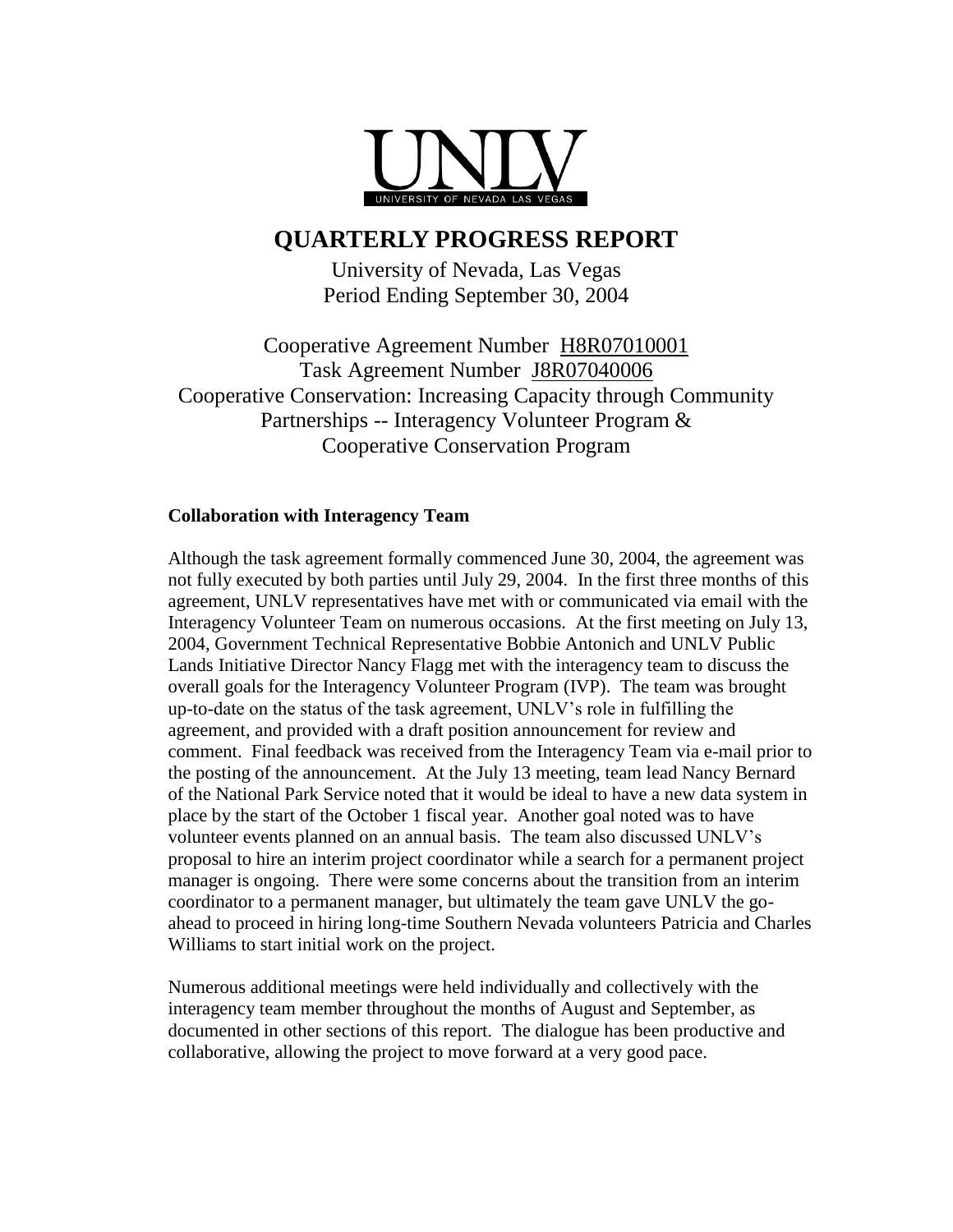#### **Hiring**

The advertisements for the IVP project manager positions were disseminated in print and Web outlets during the week of August 6, 2004. The initial review of applications began August 30, and the first meeting of the search committee was held September 10, 2004. Nancy Bernard from the National Park Service is representing the interagency team on the search committee. The full team will interview finalists identified by the team, with the final selection of a project manager to be provided to the federal managers for their review and endorsement. The second meeting of the search committee was held September 23, 2004. At this meeting the members discussed their rankings of the pool of applicants who met the minimum qualifications stated in the position announcement. Following that discussion, a determination was made as to bringing in four finalists for interviews on September 29 and October 4 (one candidate has since withdrawn). The interagency team will interview the finalists on October 6, 2004.

While that search is underway, Patricia Williams and Charles Williams were hired on August 1, 2004, as interim project coordinator and interim database coordinator, respectively, for the Interagency Volunteer Program for the three-month period ending October 31, 2004. Both Pat and Chuck have been involved in the local volunteer community and were, therefore, in a position to begin some of the initial work that could be accomplished prior to the hiring of a permanent project manager. In early August, UNLV Public Lands Initiative Director Nancy Flagg developed a scope of work for the Williamses to accomplish during this three-month period. The scope of work was designed as discrete pieces of the project deliverables that could be completed and in place prior to the hiring of a permanent project manager. These included:

- Standardization of volunteer forms / creation of "interagency" forms
- Research and recommendation on common database software
- Research on options for housing the database server
- Initial transition of records to an interagency database
- Initial development of a volunteer event calendar
- Inventory of existing volunteer recognition programs
- Initial development of the website

The Williamses developed a draft project timeline (*attached*) to serve as a tentative overview to assist with the transition to a permanent project manager.

#### **Review of Existing Databases**

The Williamses began by surveying the four agencies about the characteristics of their existing databases, the software used to maintain them, and the reports typically prepared from those databases. On July 26, 2004, they met with Jim Cribbs of the Bureau of Land Management and on July 30, 2004, with Amy Meketi of the U.S. Forest Service to determine what each agency wants and needs in several areas,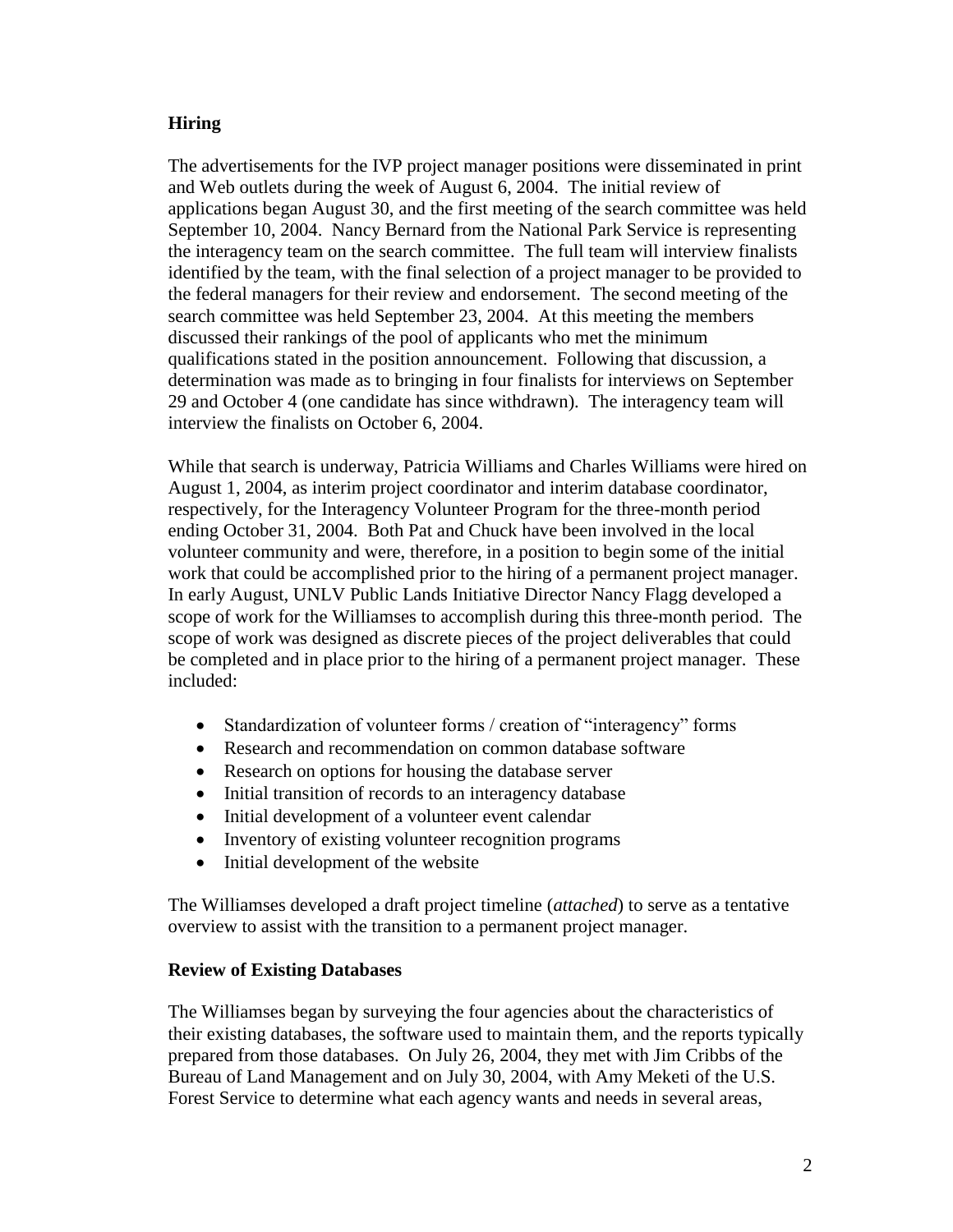including database requirements and reports; networking capabilities; and volunteer recruitment and job matching. At these meetings, the Williamses also provided Jim and Amy with a matrix on which to document their current database file structure and the kinds of information their respective agencies gather from volunteer applications. The purpose of the matrix was to understand and document needed/required/optional information for interagency conformity. Similar meetings were held on August 5, 2004, with Callie Leia Courtright of the U.S. Fish and Wildlife Service and on August 20, 2004, with Nancy Bernard of the National Park Service.

The completed matrixes were subsequently summarized and presented to the interagency team at a day-long meeting on September 1, 2004 (*agenda and handouts attached*). The interim project coordinators have also developed a list of software products which could meet the needs of the interagency program. The options are:

- VolunteerWorks (Red Ridge Software), a program specifically designed for volunteer tracking with remote access and multiple user capability. This program was demonstrated to the interagency Team on September 22, 2004, with positive reactions from the team.
- Volgistics Web-based volunteer program, developed by Red Ridge, with remote access capability; no server needed. This product will be commercially available during the last quarter of 2004.

#### **Volunteer Application Forms**

As part of their initial review of current agency practices, Pat and Chuck Williams reviewed copies of each agency's volunteer application and waiver forms. The Williamses determined that there was more commonality among the application forms than differences, which allowed for fairly easy development of common interagency forms. Sample forms were presented to the team on September 1, 2004, for their comments (*examples attached*).

However, as the program develops, both the team and the university are discovering that there is no infrastructure or local authority currently in place to develop or approve interagency volunteer application forms, waiver forms, databases, etc. Jennifer Haley, National Park Service – Interagency Partnership Liaison, has proposed to Nevada's congressional delegation a pilot program that would allow limited local control over decisions needed to further interagency SNPLMA projects like the Interagency Volunteer Program. In addition, there may be other opportunities to have legislation drafted that will provide the needed flexibility. These options will continue to be pursued over the coming months.

#### **Calendar of Interagency Volunteer Projects**

Another purpose of the team meeting on September 1, 2004, was to have a dialogue with other agency personnel about volunteer needs they could foresee in the next year or two. This led to a very productive discussion and provided the team with a broad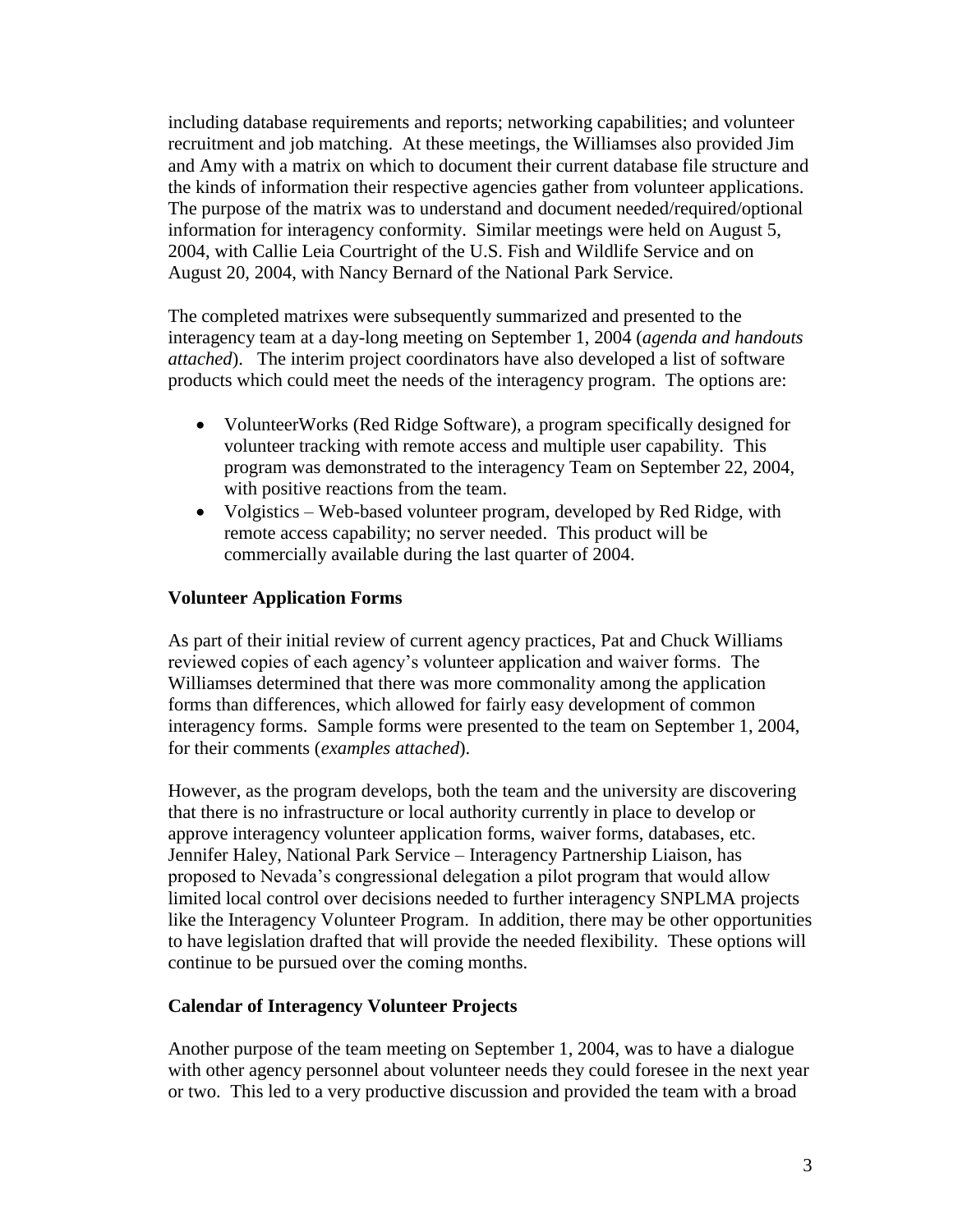overview of the many events that will ultimately benefit from the coordinated interagency volunteer program (*see attached meeting notes provided by Nancy Bernard*).

During the afternoon session of the team meeting on September 1, 2004, Pat Williams shared with the team a sample 12-month, printed calendar of volunteer events that Friends of Red Rock Canyon produces each year. The team was favorably inclined toward producing a similar calendar for interagency volunteer events (*see attached template*). This idea will be further developed over the coming months.

#### **Volunteer Training Opportunities**

The interim project coordinators have kept the interagency team apprised of several volunteer training opportunities as they become known. An e-mail was sent to the team on August 11, 2004, concerning First Aid/CPR training, and another e-mail regarding the opening of bi-annual volunteer training sessions was sent on August 26, 2004 (*see attached*).

#### **Inventory of Agency Volunteer Recognition**

The Williamses e-mailed matrix questionnaires to the Interagency Team on August 6, 2004, seeking preliminary information on agency recognition (*see attached*). This information will be collated and shared with the team at its next meeting.

#### **Public Relations and Outreach**

The university began a search in June 2004 to hire a contracted individual to provide public relations/marketing services for various SNPLMA initiatives, including the Interagency Volunteer Program. Public relations advisor Mary Peterson was hired as of September 1, 2004, to provided contracted PR and marketing services for several UNLV SNPLMA projects, including the Interagency Volunteer Program. At this point, it is premature for any formal publicity to be developed about the program. However, the university and the interagency team did agree that publicizing upcoming National Public Lands Day events would be to both parties' benefit. Thus, the university undertook the following:

- The UNLV Public Lands Initiative created a link on its website to advertise the agency volunteer events on September 18 and 25, 2004 (*see attached*). Additional events on public lands have since been added.
- Nancy Flagg arranged for NPLD events to be publicized to UNLV students through the university's Community Service Office, whose mission is to encourage college students and student organizations to volunteer for a variety of community service projects in Southern Nevada (*see attached e-mail from Jennifer Hladun to Nancy Flagg*).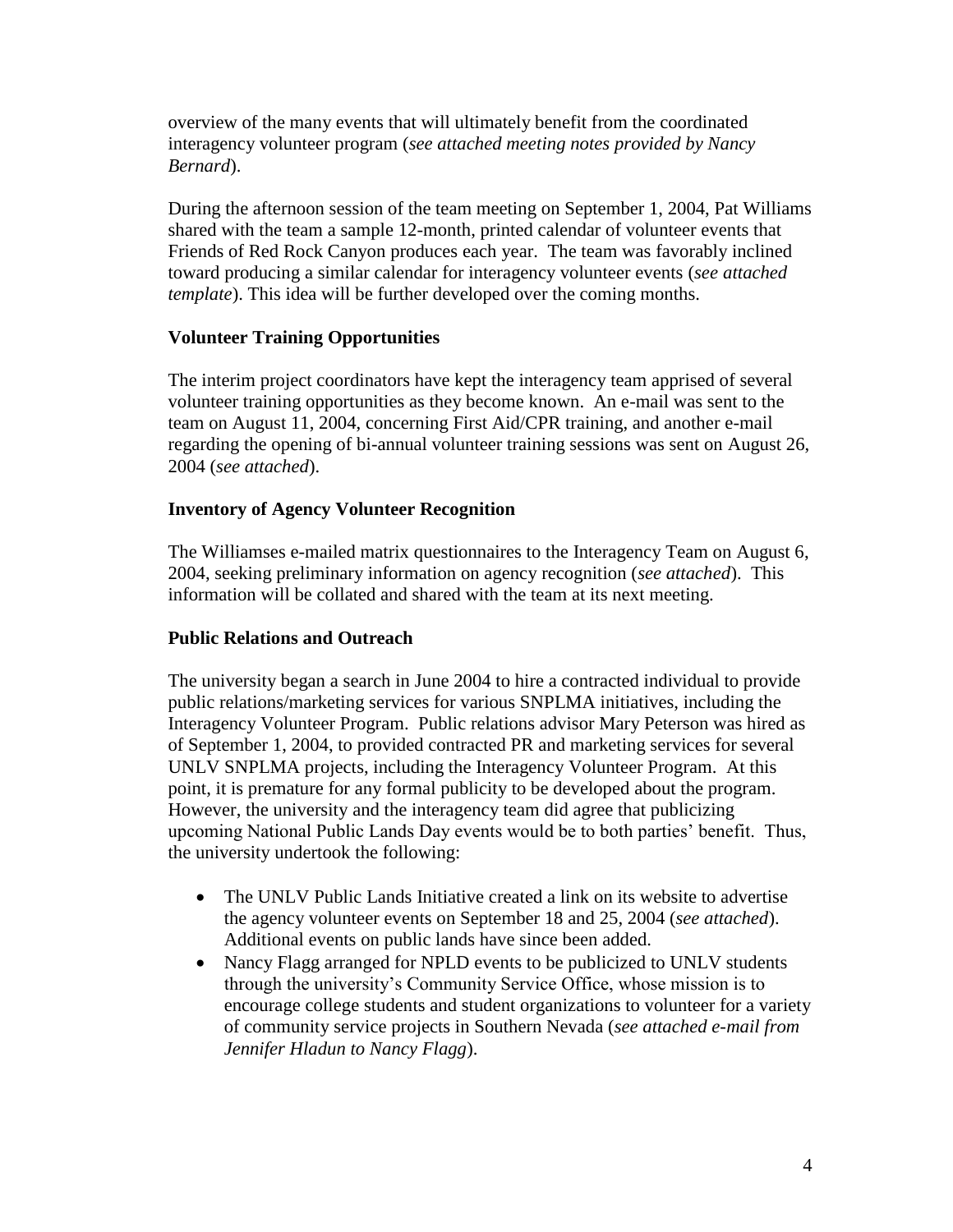- The university news bureau issued a press release concerning National Public Lands Day events, which was designed to supplement the press releases issued by individual federal agencies.
- The university created "Take Pride in America" banners for all four agencies' use at Public Lands Day on September 18, 2004 (*see attached*).
- In cooperation with the Interagency Team, a draft of Interagency Volunteer Program letterhead was produced by the interim project coordinators (*see attached).*
- For Public Lands Day on September 18, 2004, the Williams attended the Sloan Canyon cleanup and Nancy Flagg participated in the Lake Mead cleanup. In addition to assisting with the Sloan event coordination and work date logistics, the interim project managers provided a detailed pre- and post-event analysis of the event with suggestions to improve future events *(see attached).*

As additional outreach, the interim project managers have begun to compile a list of other Southern Nevada and national organizations associated with volunteers and public lands protection. These include Friends of Red Rock Canyon; ArcheoNevada; Spring Mountain Volunteer Association; Southern Nevada Rock Art Foundation; Nevada Wildlife Federation, Nevada Rock Art Foundation and have strong affiliations with Red Rock Canyon Interpretive Association and Southern Nevada Interpretive Association as well as a good working relationship with Friends of Sloan Canyon. The Williamses presented an IVP overview to the Friends of Sloan Canyon Board of Directors on September 7, 2004. This meeting was also attended by Jim Cribbs, Charlie Carroll, and Tim O'Brien (BLM). Other organizations that may prove important to the future development of the Interagency Volunteer Program include:

- Association of Partners for Public Lands (APPL)
- National Wild Horse and Burro Association
- Volunteer Center of Southern Nevada

No specific contacts have been made with these organizations, but the information about them should prove to be useful to the permanent project manager and to the interagency team.

#### **Website Development**

A full-time Web Communications Specialist, Megan Iudice, was hired by the university on August 1 to produce websites for various SNPLMA initiatives, including the Interagency Volunteer Program. The interim project coordinators have provided Megan with a matrix and text for preliminary content on the website, which includes:

- Program Mission Statement
- Agency Contact Information
- Volunteer Positions Available
- Calendar of Events